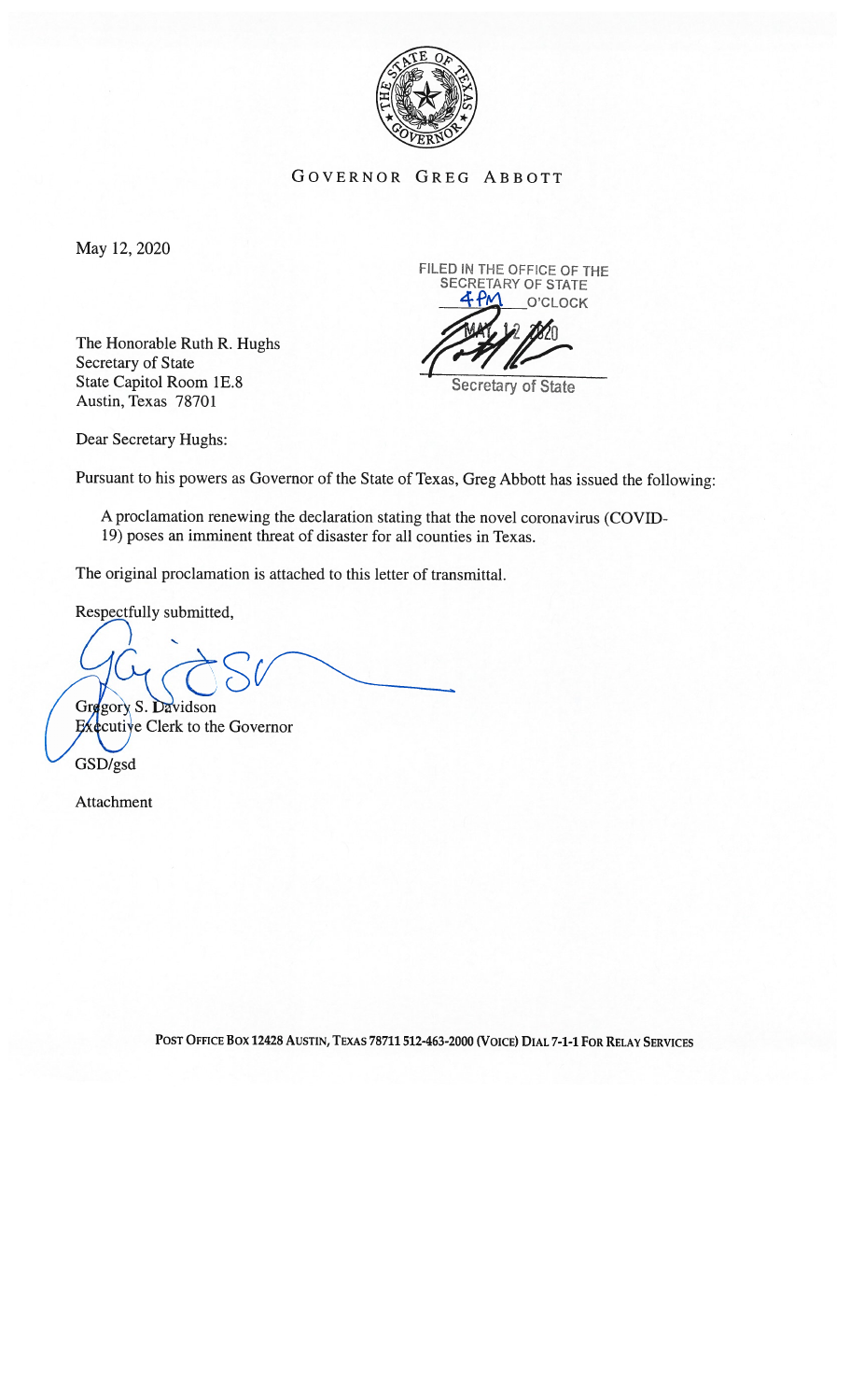## PROCLAMATION BY THE Governor of the State of Texas

## TO ALL TO WHOM THESE PRESENTS SHALL COME:

WHEREAS, I, Greg Abbott, Governor of Texas, issued a disaster proclamation on March 13, 2020, certifying under Section 418.014 of the Texas Government Code that the novel coronavirus (COVID- 19) poses an imminent threat of disaster for all counties in the State of Texas; and

WHEREAS, the Commissioner of the Texas Department of State Health Services, Dr. John Hellerstedt, has determined that COVID- 19 represents a public health disaster within the meaning of Chapter 81 of the Texas Health and Safety Code; and

WHEREAS, I have issued executive orders and suspensions of Texas laws in response to COVID-19, aimed at protecting the health and safety of Texans and ensuring an effective response to this disaster; and

WHEREAS, on April 12, 2020, <sup>I</sup> issued a proclamation renewing the disaster declaration for all Texas counties; and

WHEREAS, a state of disaster continues to exist in all counties due to COVID-19;

NOW, THEREFORE, in accordance with the authority vested in me by Section 4 18.014 of the Texas Government Code, <sup>I</sup> do hereby renew the disaster proclamation for all counties in Texas.

Pursuant to Section 418.017, <sup>1</sup> authorize the use of all available resources of state government and of political subdivisions that are reasonably necessary to cope with this disaster.

Pursuant to Section 418.016, any regulatory statute prescribing the procedures for conduct of state business or any order or rule of a state agency that would in any way prevent, hinder, or delay necessary action in coping with this disaster shall be suspended upon written approval of the Office of the Governor. However, to the extent that the enforcement of any state statute or administrative rule regarding contracting or procurement would impede any state agency's emergency response that is necessary to cope with this declared disaster, <sup>I</sup> hereby suspend such statutes and rules for the duration of this declared disaster for that limited purpose.

In accordance with the statutory requirements, copies of this proclamation shall be filed with the applicable authorities.

> IN TESTIMONY WHEREOF, I have hereunto signed my name and have officially caused the Seal of State to be affixed at my office in the City of

> > FILED IN THE OFFICE OF THE SECRETARY OF STATE PM O'CLOCK

MAY <sup>1</sup> 2 2020